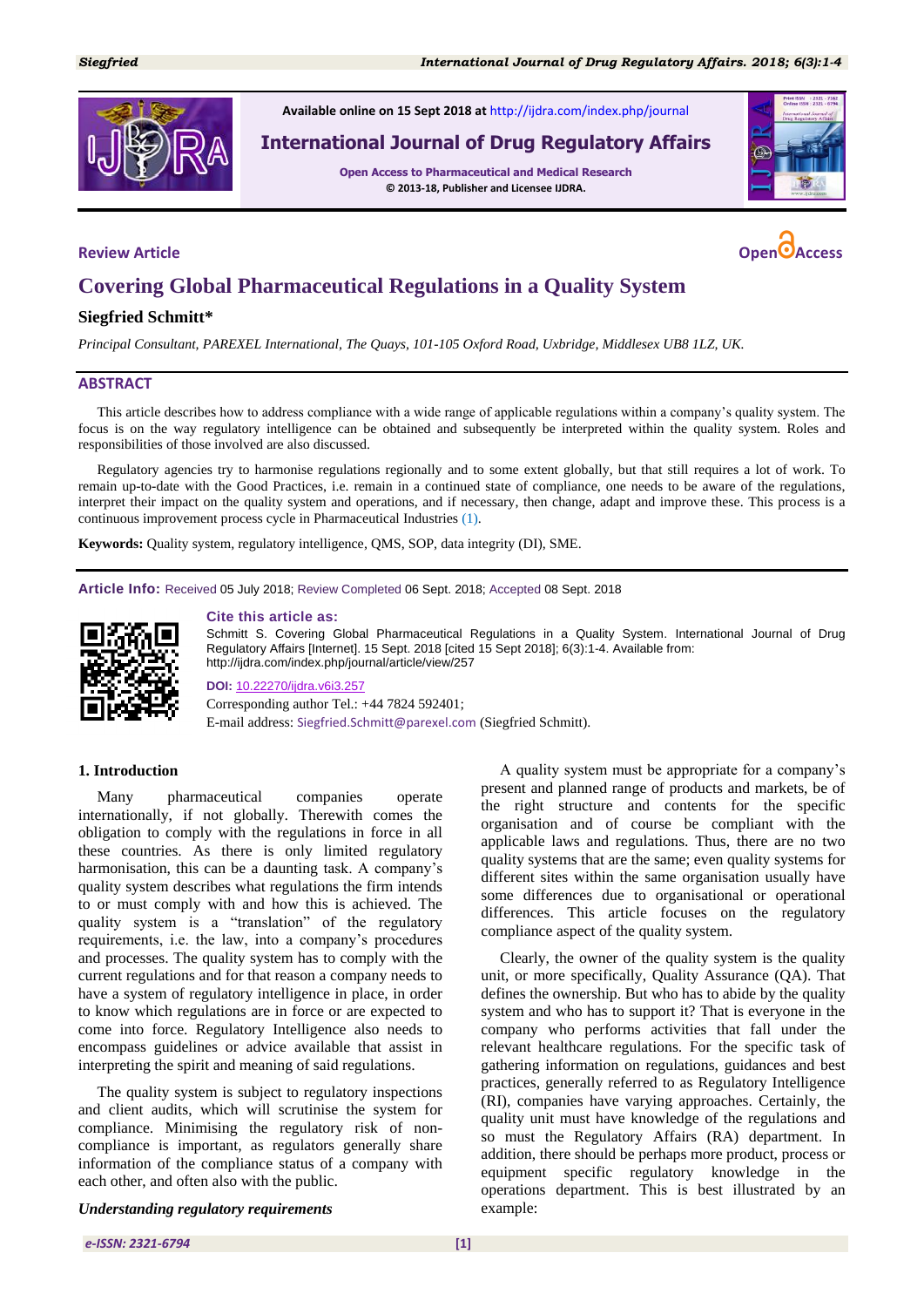Company A aseptically manufactures a drug product for parenteral use. They use Water for Injection (WFI) for that purpose in their manufacturing process. The product is then sold in the European Union and the USA. The **Table 1** WFI guidance information

departments are asked to provide input regarding relevant regulations and guidances. Following feedback from the departments, table 1 was prepared.

| <b>Department</b>             | <b>EU</b> Regulations                 | <b>US Regulations</b>                 |
|-------------------------------|---------------------------------------|---------------------------------------|
| <b>Quality Assurance</b>      | EudraLex Vol 4                        | 21 CFR 210 & 211                      |
|                               | EMA reflection papers and Q&A         |                                       |
| <b>Quality Control</b>        | European Pharmacopoeia                | US Pharmacopeia                       |
| <b>Laboratories</b>           |                                       |                                       |
| <b>Regulatory Affairs</b>     | Marketing Authorisation Application   | New Drug Application                  |
| <b>Utilities Department</b>   | best practice for biofilm<br>Industry | Industry best practice for biofilm    |
|                               | remediation and prevention of rouging | remediation and prevention of rouging |
| <b>Engineering Department</b> | <b>ISO</b> standards                  | <b>ASTM</b> standards                 |

This example shall illustrate the importance of involving all interested parties in the Regulatory Intelligence activities. It also shows the wide range of standards, laws, guidances, etc. available or in force, and which must or should be adhered to.

As mentioned before, these need to be incorporated into the quality system. Using this example, the quality system may require WFI to be produced by distillation as the EU authorities did not permit the use of reverse osmosis until recently. The laboratory testing instructions will be designed to comply with both pharmacopoeias. The preventive maintenance instructions for the utilities team will be written based on industry best practice information and the engineering department will have design, build and commissioning instructions that conform to the respective industry standards, depending on the location of the facility. What can be gleaned from this short description is that companies will always strive to harmonise in order to simplify and thereby minimise cost.

# **2. Gathering Regulatory Intelligence**

Of course, the above example (sending out a request for information) is not a sensible way for gathering RI. Instead, RI must be a formalised process that is effective in finding the relevant information (filtering out irrelevant information), finding it as soon as possible, disseminate it to the interested parties, and if necessary analyse and interpret the information. Some companies have dedicated teams for RI, whereas others may rely on individuals or a particular department for that purpose. It is not possible to provide guidance on the best option as it all depends on a variety of factors, not least the size and complexity of a company.

Irrespective of the organisational assignment for RI, the sources and resources for RI can be accessed by any company. These include:

- Regulatory agency websites
- Regulatory agency email updates or alerts
- Regulatory agency conferences or webinars
- Industry Association websites (e.g. Drug Information Association (DIA), International Society for Pharmaceutical Engineering (ISPE),

Parenteral Drug Association (PDA), Regulatory Affairs Professionals Society (RAPS))

- Industry Association email updates or alerts
- Industry Association conferences or webinars
- Publications (e.g. books, magazines, journals, white papers)
- Specialist Regulatory Intelligence providers' databases (e.g. Cortellis)
- Conferences or webinars
- Internet searches
- Personal contacts

There are thus a lot of resources available and many of these are free, or accessible for a reasonable annual fee. A company must evaluate, preferably as part of their RI strategy, which sources are of importance to them and who will need to have access to these.

As mentioned, some companies have a dedicated team of quality and regulatory affairs personnel who actively search for new regulations, guidances, industry best practices, etc. relevant to the specific operations of the company. To do so, the team may pay service providers who specialise in this activity. The advantage of using such subscription services is that one obtains English translations, or at least summaries, of regulations published in other languages. The team then collates the information, may annotate, group or otherwise enhance it before distributing to interested parties within the company (e.g. the quality unit, managers, etc.).

It is important to understand the nuances of each regulatory authority and take the appropriate steps to fully abide by each set of standards. Some agencies wish to see their regulations specifically stated in a company's quality system, whereas others are satisfied with a generic statement (e.g., "we comply with all applicable laws and regulations in the markets we operate in") about compliance.

In addition to a generic statement, companies should consider including a list of the regulations (e.g., 21 Code of Federal Regulations 210, 211, and 820; EudraLex Volume 4 Part II) in their quality manual or similar high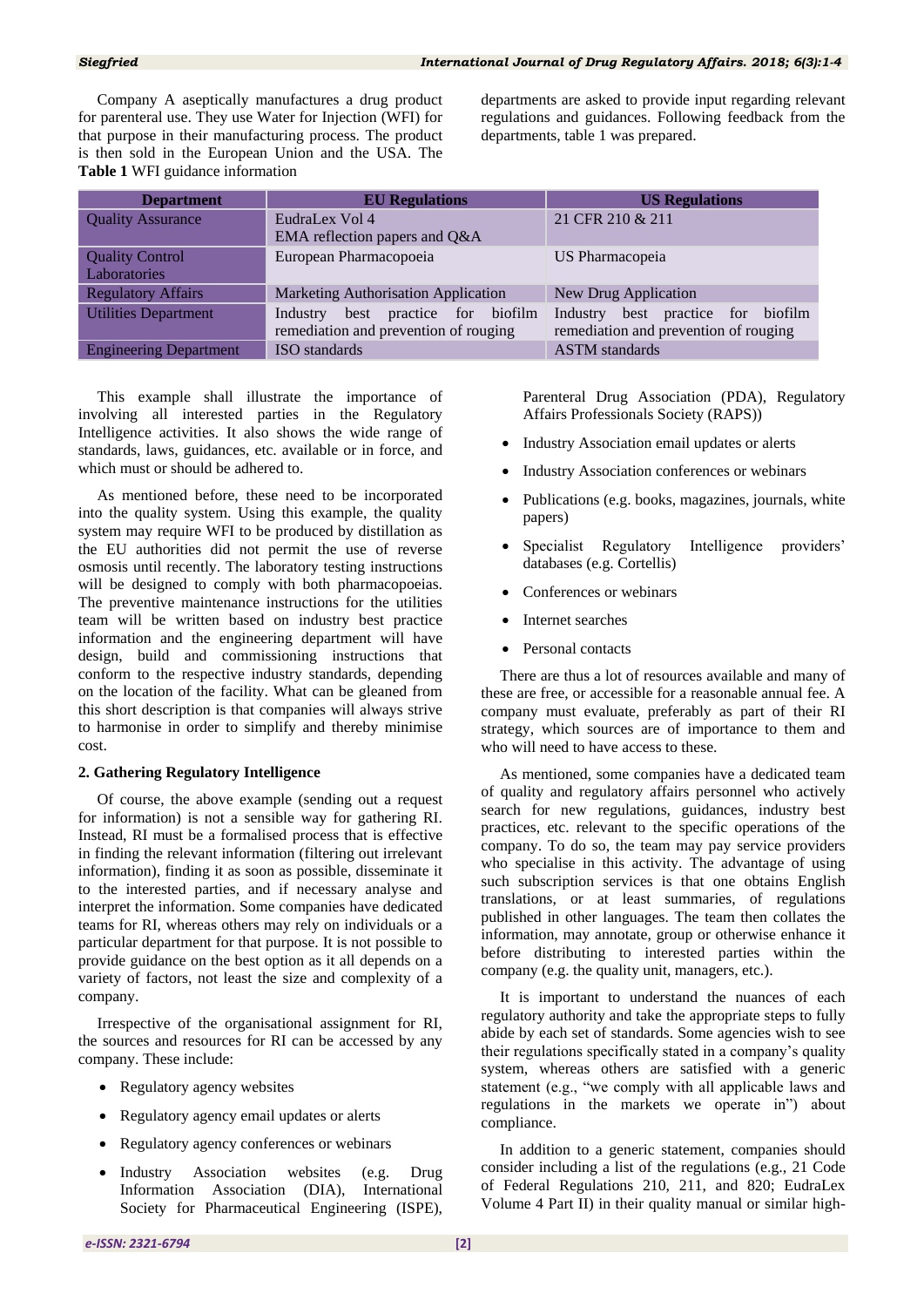level document. It may otherwise be unclear, which regulations the firm knowingly wishes to comply with. Including a list of regulations will help ensure transparency, especially in the case of audits or inspections  $(2, 3)$  $(2, 3)$ .

Obviously, for a company that operates in many countries, this can become quite an onerous thing to document. Here, a risk-based approach is recommended. There are some world-renowned regulatory agencies, some regulations that are widely accepted as global standards and some key industry best practices that are being recognised by the majority of agencies and industry partners. It is therefore not unusual to find in a quality system for example a mention of EU and US current Good Manufacturing Practice (cGMP) regulations together with the Good Automated Manufacturing Practice Guide Volume 5 (GAMP5).

Once a company has clarified, which regulations they intend to comply with, it is necessary to demonstrate how compliance with all the countries' regulations is assured and what documented evidence for this will be provided. Inspectors from regulatory agencies often prefer organisations demonstrate compliance through established processes and documented evidence. All too often, companies list within their standard operating procedures (SOPs) a series of regulations pertinent to the subject of the SOP (e.g., International Council for Harmonization [ICH] Q9 in a risk management SOP). Merely listing a regulation, however, doesn't demonstrate that relevant personnel have read, understood, and implemented it into the QMS. There must be a process by which dedicated persons or teams assess regulations for their applicability to the company's operations, and then implement these into the QMS. Documenting this process provides the necessary proof of compliance.

The intellectual assessment how a new or changed regulation affects the company, its quality system and operations, has to be made by the subject matter experts (SME). Although the quality unit will have a lot of expertise, they are not the SMEs for all and everything. Let us take the case of the recent guidance on data integrity (DI) from various agencies. Owners of automated systems (say the operations manager) together with an IT specialist need to examine the validation and the operation mode of that system for compliance with the DI guidance. The quality unit may be of assistance, but they are not the SMEs for the automated system. On the other hand, quality assurance needs to review the quality system to assure that it contains all the required DI elements. Thus, assuring continued compliance is a team effort! [\(4\)](#page-3-3)

#### **3. Harmonisation efforts**

In principle, regulatory agencies try to harmonise regulations regionally or even globally. Therefore, if a company is in substantial compliance with say European Union and USA regulations, they are probably substantially compliant with many other regulations, bar some specific differences. A typical example of a significant harmonisation effort is the ongoing revision of Annex 1 to EudraLex Volume 4, where feedback was sought from many regulatory agencies from outside the

European Union. Despite the best harmonisation efforts, there are likely to remain some local peculiarities.

As mentioned, it is necessary to maintain compliance with current regulations and thus any regulatory change must be assessed for its impact on the QMS. This assessment may require a review of all documents in a QMS, unless the company maintains a matrix (e.g., in a spreadsheet or relational database) that shows which regulation translates into which documents (e.g., SOPs) within a given QMS. Such a correlation matrix has another important benefit: should you plan a change to a system, process, or document, you could easily verify if this is permissible under the regulations impacted by the change.

It is unlikely that such a matrix is 100% complete, covering all and every regulation from every country operated in. However, taking a detail-oriented, risk-based approach helps ensure the countries and regulations most critical to one's operations are covered.

This article focuses on pharmaceutical healthcare regulations, but of course, many companies have a range of products, including medical devices, food, Traditional Chinese Medicines, etc. In such cases it is usually recommended to create the above-mentioned relationship information matrix on a product type basis, rather than try and put it all into one single matrix. There are various reasons for this, not least the fact that terminology can vary tremendously (e.g. validation for a drug product is fundamentally different from validation for a medical device) and that the expectations (e.g. for documentation) also differ significantly.

Due to the advancement in Information technology, regulatory authorities from regulated countries throughout the globe started to accept data in electronic format either in eCTD (Electronic common technical document)/ NeeS (Non eCTD electronic submission) [\(5\)](#page-3-4).

The international protection of IPR assumes far greater importance today because of the huge amount of crossborder business. As such, the role of organisations, such as the World Intellectual Property Organization, becomes very important in order to seek harmony amongst national laws. The international treaties have formulated rules in relation to areas such as international filing, disclosure, and compulsory licensing. These treaties and conventions contribute to the process of harmonisation of IP laws [\(5\)](#page-3-4).

Advancement in terms of quality of pharmaceutical products can be achieved through quality management systems that conform to international quality standards like those promulgated by key regulatory agencies (e.g. FDA, MHRA, WHO) and in terms of technology these can be achieved by improving local  $R \& D$  capabilities and applying modern approaches to quality, as formulated e.g. in ICH Q8 and ICH Q11- QbD (Quality by Design)  $(5)$ .

There is thus a concerted effort globally to harmonise pharmaceutical healthcare regulations as much as is possible, which in turn will benefit not only patients, but also the pharmaceutical industry [\(5\)](#page-3-4).

#### **Agility**